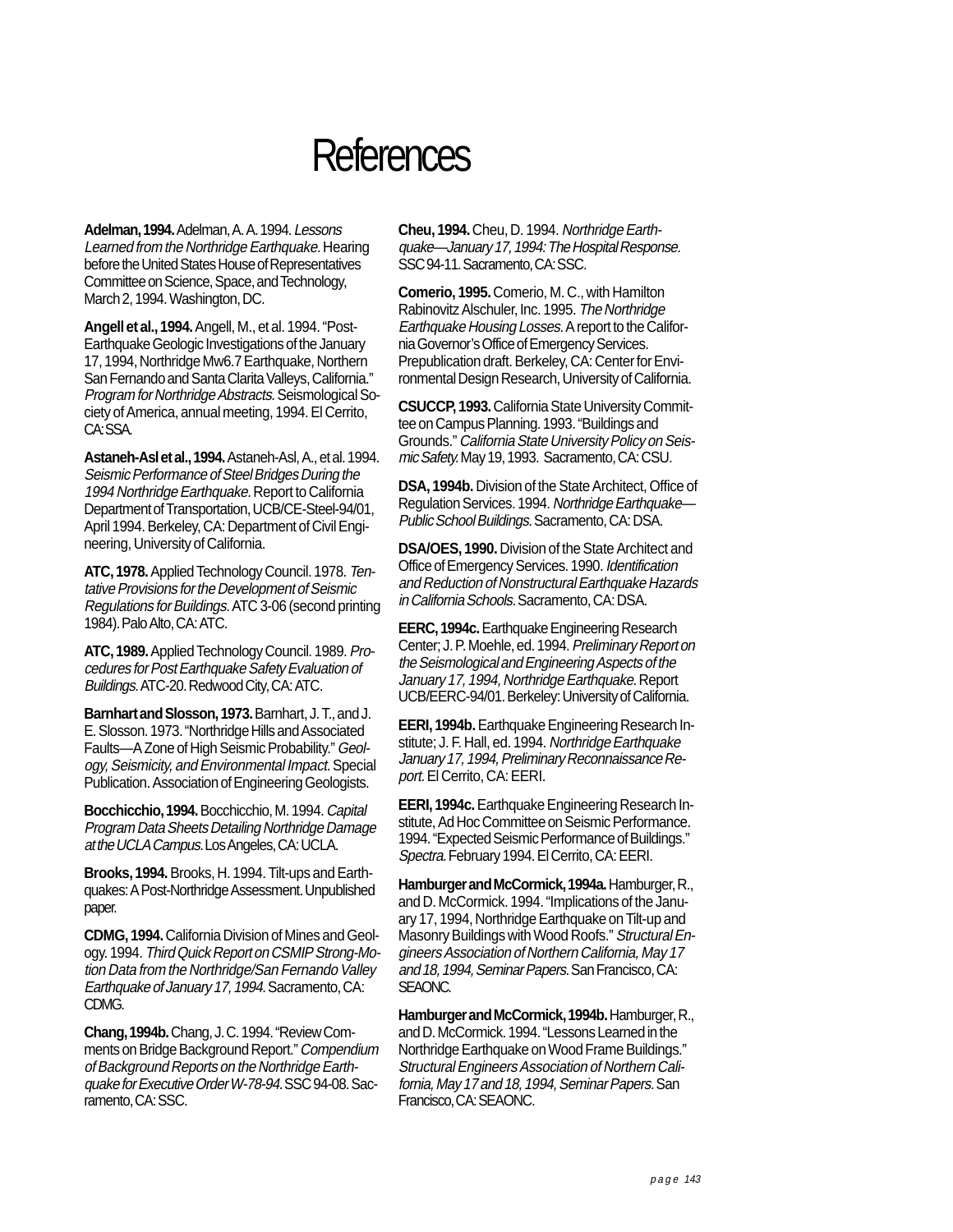**Harthorn, 1992.** Harthorn, R. W. 1992. An untitled, unpublished project for the Masters of Public Administration Class Number 512A, "Intergovernmental Relations," Professor M. Sedell, instructor, California State University, Northridge.

**Housner, 1994.** Housner, G. W.; C. C. Thiel, ed. 1994. Continuing Challenge: The Northridge Earthquake of January 17, 1994: Report to the Director, California Department of Transportation, by the Seismic Advisory Board. Sacramento, CA: Caltrans.

**King, 1994.** King, E. (chief of Housing Standards, Department of Housing and Community Development). 1994. Letter to L. Thomas Tobin, executive director, Seismic Safety Commission, dated June 23, 1994.

**LA Times, 1994.** Los Angeles Times. January 20, 1994.

**LAFD, 1994.** Los Angeles Fire Department. 1994. Damage Assessment Overview of the Northridge Earthquake—January 17, 1994. February 1994. Los Angeles: LAFD.

**LAFD/EMS, 1994.** Los Angeles Fire Department and Emergency Medical Systems. 1994. "EMS Response." Industrial Emergency Council Conference: Los Angeles Earthquake—What Can We Learn?; J. Denney ed. San Carlos, CA: IEC.

**LAHD, 1994.** Los Angeles Housing Department. 1994. Northridge Earthquake of January 17, 1994: First Anniversary Report. Los Angeles, CA: LAHD.

**McClure, 1984.** McClure, F. 1984. "Development and Implementation of the University of California Seismic Safety Policy." Proceedings of the Eighth World Conference on Earthquake Engineering. Vol. 7. Englewood Cliffs, NJ: Prentice-Hall.

**McGavin, 1994.** McGavin, G. 1994. Observations of Public Educational Facilities Within the Epicentral Area of the January 17, 1994, Northridge, CA, Earthquake. Ontario, CA: HMC Group.

**McGavin and Patrucco, 1994.** McGavin, G., and H. Patrucco. 1994. "Survey of Non Structural Damage to Healthcare Facilities in the January 17, 1994, Northridge Earthquake." Ontario, CA: HMC Group.

**Murray, 1994.** Murray, J. 1994. Performance of Health Care Facilities During the Northridge Earthquake; Damage to Water Lines and Failure of Emergency Generators. June 10, 1994. Sacramento, CA. OSHPD.

**NCSBCS, 1994.** National Conference of States on Building Codes and Standards, Inc. 1994. Northridge Earthquake Effects on Manufactured Housing in California. Washington, DC: Housing and Urban Development Department.

**NOAA/EERI, 1973.** NOAA/EERI Earthquake Investigation Committee, Subcommittee on Buildings; L. M. Murphy, ed. 1973. "Wood Roof and Masonry Wall Buildings—Summary, Conclusions and Recommendations." San Fernando, California, Earthquake of February 9, 1971: Effects on Building Structures. 1:127-128. Washington, DC: NOAA.

**O'Rourke and Palmer, 1994.** O'Rourke, T. D., and M. C. Palmer. 1994. Replacement Procedures and Earthquake Performance of Gas Transmission Pipelines. Prepared for the Southern California Gas Company and the National Center for Earthquake Engineering Research. Ithaca, NY: School of Civil and Environmental Engineering, Cornell University.

**OSHPD, 1994a.** Office of Statewide Health Planning and Development. 1994. Report to the Building Safety Board on the Performance of Hospital Buildings in the Northridge Earthquake of January 17, 1994. Sacramento, CA:OSHPD.

**OSHPD, 1994b.** Office of Statewide Health Planning and Development. 1994. "Weekly Damage Report Summary, Monday, March 7, 1994." Sacramento, CA: OSHPD.

**OTA, 1990.** U.S. Congress, Office of Technology Assessment. 1990. Physical Vulnerability of Electric Systems to Natural Disasters and Sabotage. OTA-E-453. Washington, DC: Government Printing Office.

**Palo Alto, 1991.** City of Palo Alto. 1991. Ordinance 4090, Adopting the 1991 Editions of the Uniform Building Code and the Uniform Mechanical Code. Section 16.04.025, Exception 2. Palo Alto, CA: Palo Alto.

**Pearson et al., 1993.** Pearson, J., et al. 1993. Full-Scale Laboratory Testing of Manufactured Housing Lateral Load Restraint Devices for U.S. Department of Housing and Urban Development. HUD-006360. Northbrook, IL: Wiss, Janney, Elstner Associates, Inc.

**Pickett, 1994.** Pickett, M. A. 1994. 17 January 1994 Northridge Earthquake. Toledo, OH: University of Toledo Dept. of Civil Engineering.

**Romero, 1994.** Romero, P., Ph.D. 1994. Testimony before the Seismic Safety Commission.

**Schierle, 1993.** Schierle, G. G. 1993. Quality Control in Seismic Resistant Construction. Report to the National Science Foundation on research under Grant BCS-9203339. Los Angeles, CA: NSF.